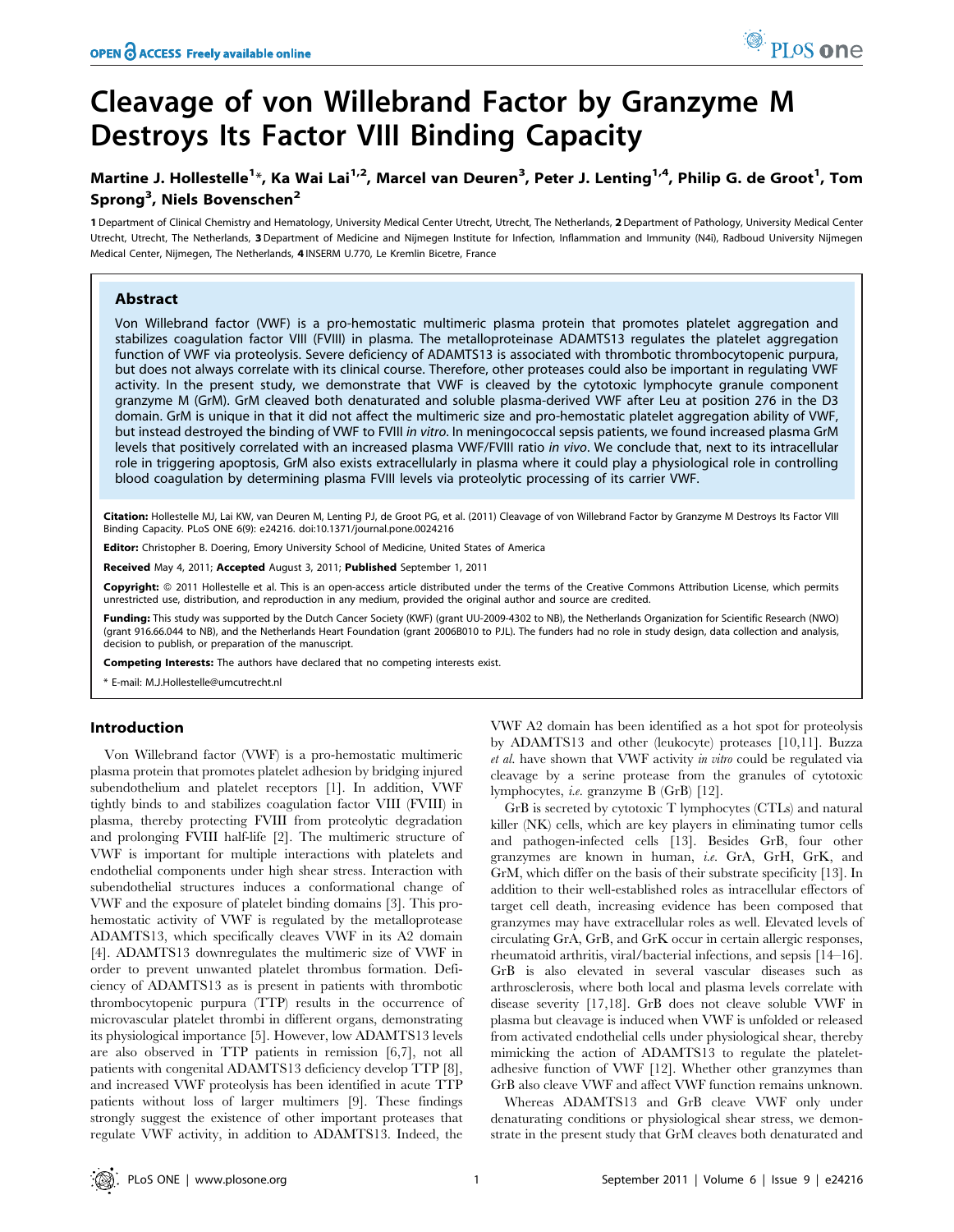soluble plasma-derived VWF in its D3 domain. Unlike GrB, GrM did not affect the multimeric size and pro-hemostatic platelet aggregation ability of VWF, but instead destroyed the binding of VWF to FVIII in vitro. In meningococcal sepsis patients, we found increased plasma GrM levels that positively correlated with an increased plasma VWF/FVIII ratio in vivo. Our data indicate for the first time that extracellular GrM exists in plasma, where it could play a physiological role in controlling blood coagulation by determining plasma FVIII levels via proteolytic processing of its carrier VWF.

## Materials and Methods

## Ethics Statement

Informed consent was given for each patient by the parents and the study was approved by the local ethics committee and performed according to local guidelines.

#### Materials

Plasma-derived human VWF was purified from VWF/FVIII concentrate as described. [19] Human placenta collagen type III was from Sigma. Recombinant human FVIII was obtained from Baxter (Advate). Ristocetin was from DiaMed (DiaRistin, Switzerland). The rabbit polyclonal anti-human VWF antibody was from DAKO. Active recombinant human granzymes (GrA, GrB, GrH, GrK and GrM) and inactive granzyme mutants (SAvariants) were expressed in Pichia pastoris and purified by cationexchange chromatography as previously described [20,21]. Granzymes were active as determined by small synthetic chromogenic substrates and their cleavage potential of macromolecular substrates (data not shown). Protein concentrations were measured by the method of Bradford.

#### VWF cleavage assays

Cleavage of VWF was performed either in solution or coated onto a plastic plate. For immobilized VWF, purified plasma VWF (2  $\mu$ g/well) in 100  $\mu$ L of PBS was incubated overnight at 4<sup>°</sup>C in a Maxisorp 96-well plate (Nunc, Roskilde, Denmark). Wells were washed three times with PBS and treated with the various purified recombinant granzymes in 50  $\mu$ L of Tris-buffered saline (TBS) (20 mM Tris, 150 mM NaCl, pH 7.4) for 1 hour at  $37^{\circ}$ C. VWF cleavage in solution was performed with indicated concentrations of VWF and granzymes in either TBS or 5 mM Tris-HCl, pH7.4. The incubations were stopped by adding reducing Laemmli sample buffer. Samples were resolved on 6% SDS-PAGE gels and transferred to a PVDF membrane (Millipore). The VWF cleavage products were visualized using a HRP-conjugated anti-VWF antibody (Dako Glostrup, Denmark). For determination of the GrM cleavage site, the VWF cleavage product was isolated form the PVDF membrane, which was stained with Coomassie Brilliant Blue. N-terminal sequencing (Edman degradation) was outsourced to Eurosequence (Groningen, The Netherlands).

## VWF multimer analysis

Purified plasma VWF  $(2 \mu g/mL)$  was incubated with indicated concentrations of GrM, GrB, GrM-SA, and GrB-SA in 5 mM Tris (pH7.4) for 1 hour at  $37^{\circ}$ C. VWF multimers were separated by electrophoresis using a 1% stacking and 2% running separating SDS agarose gel. Subsequently, proteins were transferred to a PVDF nylon membrane, and the multimers were detected using anti-human VWF peroxidase-labeled antibody (Dako). The peroxidase label was visualized by incubation with 0.5 mg/mL diamino benzidine, 0.3 mg/mL  $CoCl<sub>2</sub>$ , 0.2 mg/mL  $NiSO<sub>4</sub>$  and 0.02%  $H_2O_2$  in PBS.

VWF activation factor- Purified plasma VWF  $(2 \mu g/mL)$  was incubated with GrB, GrM, or buffer only in 5 mM Tris (pH7.4) at  $37^{\circ}$ C for 1 hour and active VWF was detected by immunosorbent assay. The VWF activation factor was determined by measuring the levels of activated VWF that recognizes the active, GPIba binding conformation by using the AU/VWFa-11 llama-derived nanobody, as described by Hulstein et al. [22] The VWF activation factor was calculated by dividing the absorbance slope of a sample to the slope of the corresponding standard sample (normal plasma from a pool of more than 150 adult donors served as standard, also referred to as normal pool plasma, NPP) and correct them for VWF levels.

## VWF ristocetin cofactor assay

Purified plasma VWF (15  $\mu$ g/mL) was incubated for 1 hour at  $37^{\circ}$ C with purified GrM, GrM-SA, or GrB in 5 mM Tris (pH7.4). VWF ristocetin cofactor activity (VWF:RCof) was determined using the BC von Willebrand reagent (Dade Behring Marburg GmbH, Marburg, Germany) on the BCS apparatus according to the manufacturer's instructions.

### Platelet aggregation assay

Blood from healthy donors was collected in 3.8% Trisodiumcitrate. The donors had not taken any aspirin or other non-steroidal anti-inflammatory drugs in the previous 2 weeks. Platelet-rich plasma (PRP) was prepared by centrifugation at 160 g for 15 min at room temperature. The washed platelets were prepared as described previously [23]. Washed platelet suspension was further diluted in HEPES-Tyrode buffer (pH7.3) to a platelet count of  $200\times10^9$ /L (20,000/µL) and used in a ristocetin-induced aggregation assay. Purified VWF  $(6 \mu g/mL)$  was incubated with indicated concentration of GrB or GrM at  $37^{\circ}$ C for 1 hour. The incubation product (250  $\mu$ L) was added to 250  $\mu$ L of platelet suspension. Platelet aggregation was induced by adding 1.5 mg/ mL ristocetin (DiaRistin, DiaMed, Switzerland).

## VWF-collagen binding assay

Purified VWF (1 µg/mL) was incubated with indicated concentration of GrB, GrB-SA, GrM or GrM-SA in 5 mM Tris buffer (pH 7.4) at  $37^{\circ}$ C for 1 hour. Subsequently, the incubation product was added to a well coated with collagen type III (Sigma)  $(0.1 \text{ mg/mL})$  in 100 µL PBS in a costar 96-wells plate by centrifugation. The VWF-collagen binding assay was carried out as described previously [24].

#### VWF-FVIII binding assays

For immunosorbent assay, a 96 wells ELISA plate was coated with 10 µg/mL recombinant FVIII (Advate, Baxter AG, Austria) in 100  $\mu$ L/well TBS, 10 mM CaCl<sub>2</sub>, pH 7.4, overnight at 4<sup>°</sup>C. The plate was washed three times (TBS, 0.1% Tween, 10 mM  $CaCl<sub>2</sub>$ ) and blocked with TBS, 3% BSA, 0.1% Tween, 10 mM  $CaCl<sub>2</sub>$  at 37°C for 1 hour. Meanwhile, purified plasma VWF (1 mg/mL) was pre-incubated with indicated concentration of GrB, GrB-SA, GrM or GrM-SA in 5 mM Tris, pH 7.4 at 37°C for 1 hour. Cleaved VWF (10  $\mu$ L) was diluted 10 $\times$  in TBS, 3% BSA, 0.1% Tween, 10 mM CaCl<sub>2</sub> and added to the well for 2 hours at  $37^{\circ}$ C. After washing the plate three times with TBS,  $0.1\%$  Tween,  $10\text{ }\mathrm{mM}$  CaCl<sub>2</sub>, bound VWF was detected with a HRP-conjugated anti-VWF antibody for 30 minutes at  $37^{\circ}$ C. For immunoprecipitation analysis, VWF (30 ng) was pre-incubated in the presence or absence of GrM (100 nM) or GrM-SA (100 nM) in 5 mM Tris, pH7.4 for 1 hour at  $37^{\circ}$ C, followed by incubation with purified FVIII heterodimer (50 nM) (Advate, Baxter) in TBS,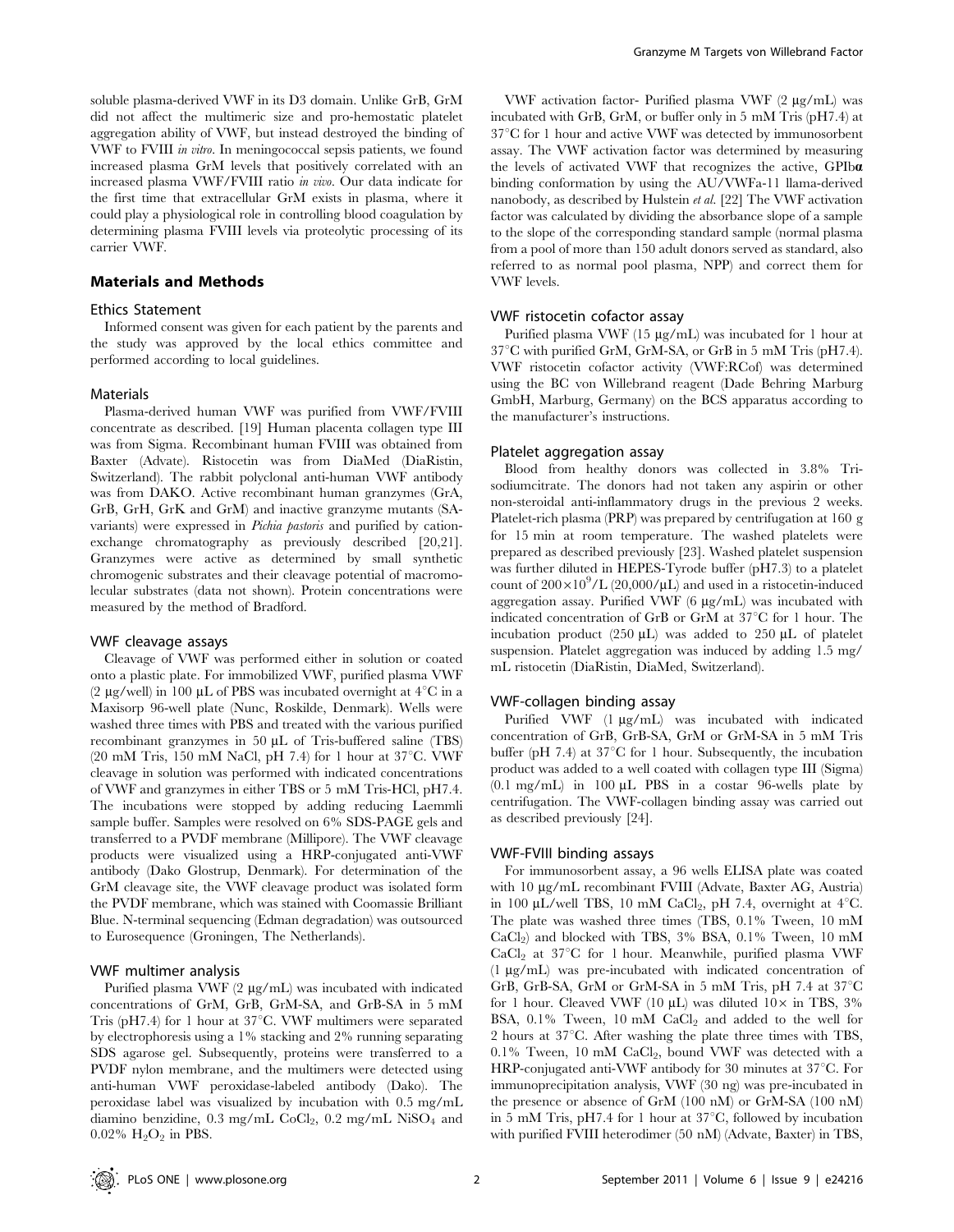10 mM  $CaCl<sub>2</sub>$  for 2 hours at 37 $°C$ . Protein mixtures were subsequently incubated with ProtA/G sepharose  $(25 \mu L)$  (Thermo Scientific) in TBS,  $10 \text{ mM }$  CaCl<sub>2</sub>, which was pre-treated with anti-VWF antibody (300 µg) for 2 hours at room temperature and blocked in TBS,  $10 \text{ mM }$ CaCl<sub>2</sub>,  $1\%$  BSA for 30 minutes at room temperature. Samples were resolved in Laemmli sample buffer and subjected to SDS-PAGE (7.5%) and Western blotting, using polyclonal antibodies against VWF (Dako Glostrup, Denmark) and FVIII (Affinity Biologicals NC).

## Plasma measurements in patients with meningococcal disease

Between 2002 and 2008 from 37 patients with meningococcal disease were admitted to our pediatric intensive care unit (PICU). From 31 of these patients plasma was available for analysis. Informed consent was given for each patient by the parents and the study was approved by the local ethics committee and performed according to local guidelines. Diagnosis of meningococcal disease was made based on positive culture of blood, cerebrospinal fluid (CSF) or skin biopsy, or typical presentation. All isolated meningococci were group B. Septic shock was defined according to the consensus conference definitions for sepsis and organ dysfunction in pediatrics [25]. All patients received prompt antibiotic treatment (ceftriaxone) and dexamethasone  $(4\times0.15 \text{ mg/kg})$  during the first 3 days after admission or until discharge from the PICU. Additional blood samples were collected approximately one year after acute disease from 5 patients that recovered and were defined in this study as healthy controls. Plasma samples were anti-coagulated with sodium citrate and were stored at  $-80^{\circ}$ C prior to use. VWF antigen measurement and other clinical characteristics were described previously [16]. FVIII measurement was performed with Asserachrom kit® according to the manufacturer's instructions (Diagnostic Stage, Asnieres, France). Mouse anti-human GrM monoclonal antibody was raised as previously described. [26] Patient plasma samples  $(5 \mu L)$  were resolved on 12% SDS-PAGE gels and transferred to the PVDF membrane. GrM was detected by mouse anti-human GrM monoclonal antibody (clone 4A8E11, 1.0 mg/mL), followed by Goat anti-Mouse HRP-conjugated secondary antibody (Biosource, CA, US). Protein was visualized by enhanced chemiluminescence (ECL) (GE Healthcare, Buckinghamshire, UK), bands were quantified using a densitometer (ImageQuant TL, Amersham Bioscience), and quantified using a calibration curve of purified recombinant GrM.

## Statistical Analysis

All data were presented as mean and SD and compared using a T-test, unless otherwise stated. The Spearman correlation coefficient was calculated to determine the relationship between two parameters. A p-value  $\leq 0.05$  was considered to be statistically significant. The statistical analyses were performed with SPSS software, version 15.0.



Figure 1. GrM cleaves VWF. (A) Purified plasma VWF (5 µg/mL) was incubated with various purified recombinant granzymes (300 nM) in TBS for 1 hour at 37°C and analyzed by immuno blot, using an antibody against VWF. Mature VWF and VWF cleavage fragments (\*) are indicated by the arrows. (B) Purified plasma VWF (2 µg/well) was immobilized onto plastic and incubated with various purified recombinant granzymes (300 nM) in TBS for 1 hour at 37°C and analyzed by immuno blot, using an antibody against VWF. (C) Purified plasma VWF (5 µg/mL) was incubated with different concentrations of GrM (0–800 nM) or GrM-SA (800 nM) in TBS for 4 hours at 37°C and analyzed by immuno blot, using an antibody against VWF. (D) Purified plasma VWF (2 µg/well) was immobilized onto plastic and incubated with GrM (0–800 nM) or GrM-SA (800 nM) in TBS for 1 hour at 37°C and analyzed by immuno blot, using an antibody against VWF. (E) Purified plasma VWF (5 µg/mL) was incubated with GrM (100 nM) for 1 hour at 37°C in Tris (pH 7.4) in the presence or absence of increasing concentrations of NaCl (0–600 mM) and analyzed by immuno blot, using an antibody against VWF. (F) GrM, GrB, and ADAMTS13 cleavage sites in VWF are schematically indicated. Data are representative of at least three independent experiments.

doi:10.1371/journal.pone.0024216.g001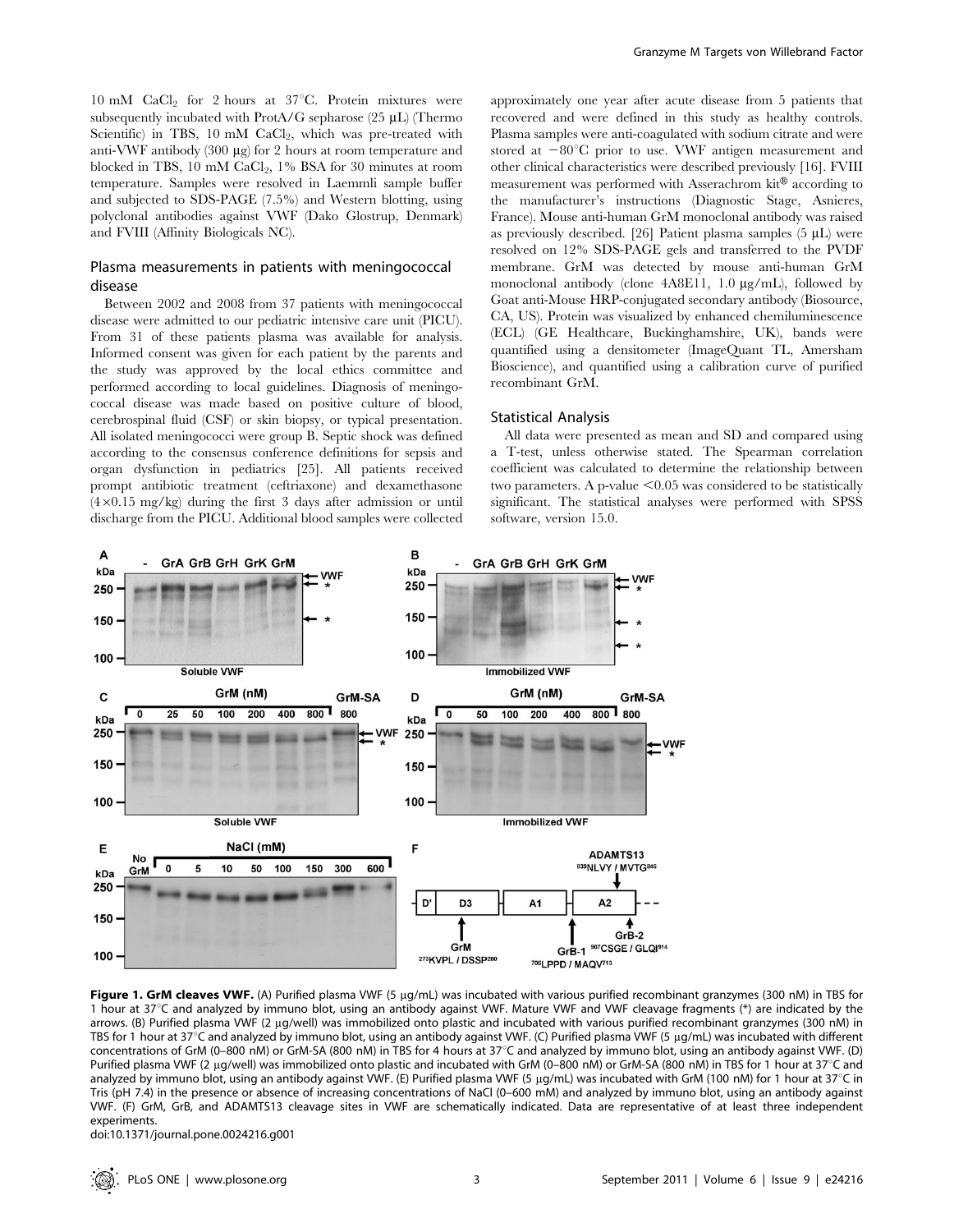## Results

## GrM cleaves VWF

ADAMTS13 and GrB cleave VWF only when the specific cleavage sites are exposed in the VWF A2 domain [27–29]. In vitro this denaturating conformational change can be induced by immobilization of VWF [12]. To investigate whether human granzymes other than GrB cleave VWF, we incubated all purified human granzymes with purified human plasma-derived VWF under soluble (Tris-buffered saline) (Fig. 1A) and immobilized conditions (Fig. 1B). As expected, GrB cleaved immobilized VWF more efficiently as compared with soluble VWF [12]. Interestingly, GrM cleaved both soluble and immobilized VWF with the concomitant appearance of a similar VWF cleavage fragment that differs from those induced by GrB (Fig. 1A,B). This suggests that GrM cleaves both soluble and immobilized VWF at the same site at a different position than GrB. GrA, GrH, and GrK did not cleave VWF under these conditions (Fig. 1A,B). All granzymes were catalytically active as determined by small synthetic substrates and by verifying cleavage of specific macromolecular granzyme substrates (data not shown). To further characterize VWF cleavage by GrM, purified VWF was incubated with different concentrations of GrM and the catalytically inactive GrM mutant (GrM-SA) as a control. GrM cleaved VWF in a concentration-dependent manner under both soluble (Fig. 1C) and immobilized (Fig. 1D) conditions, as illustrated by the progressive disappearance of the full-length VWF protein band (250 kDa) and the appearance of the specific 220 kDa cleavage fragment. GrM-SA did not cleave VWF, indicating that VWF cleavage by GrM fully depends on the catalytic activity of the protease (Fig. 1C,D). Another method to induce a conformational change of VWF in vitro is by removal of salt [28,30]. The efficiency of VWF cleavage by GrM was inhibited by increasing the salt concentration and was improved by lowering the NaCl concentration, which coincided with the appearance of the 220 kDa VWF cleavage fragment (fig. 1E). Finally, N-terminal sequencing of this cleavage fragment revealed that GrM cleaved VWF in its D3 domain after Leu<sup>276</sup>, within the sequence <sup>273</sup>KVPL  $\downarrow$  DSSP<sup>280</sup> (Fig. 1F).

#### GrM does not affect VWF multimerization

In vivo, all known VWF proteases regulate VWF activity by cleaving large multimers into less pro-hemostatic forms [6]. To investigate the effects of GrM on VWF multimerization pattern, purified VWF was incubated with several concentrations of GrM and VWF multimers were visualized by electrophoresis (Fig. 2). Whereas increasing concentrations of GrM gradually cleaved VWF (Fig. 2A), this cleavage did not significantly affect VWF multimerization, measured in four separated experiments (Fig. 2B). As a positive control, GrB cleaved VWF and showed a complete disappearance of the VWF multimerization pattern (Fig. 2). GrM-SA neither cleaved VWF nor affected VWF mutimer formation. These data indicate that unlike ADAMTS13 and GrB, no significant change in VWF multimerization is observed following treatment with GrM.

## GrM does not affect VWF platelet binding and platelet aggregation

Another important characteristic of VWF is its binding to the GPIba receptor expressed on platelets, thereby facilitating the binding of platelets to the injured vessel wall. First, with a specific assay using our AU/VWFa-11 llama-derived nanobody we are able to detect active VWF in its platelet-binding conformation [31], allowing us to determine which proportion of VWF is able to



Figure 2. GrM does not affect VWF multimerization. Purified plasma VWF (2 µg/mL) was incubated with indicated concentrations of GrM, GrB, GrM-SA and GrB-SA in Tris (pH 7.4) for 1 hour at  $37^{\circ}$ C. (A) Samples analyzed at 6% SDS-PAGE and Western blot, using an antibody against VWF. Mature VWF and VWF cleavage fragments (\*) are indicated by the arrows. (B) Samples were separated at a SDS agarose gel and multimers were visualized on blot. Data are representative of at least three independent experiments.

doi:10.1371/journal.pone.0024216.g002

bind to GPIba receptor. GrM and GrB were incubated with VWF and cleaved VWF was subsequently incubated with the AU/ VWFa-11 antibody. This analysis showed that the VWF activation factor was not affected by GrM cleavage as compared to control, whereas GrB inhibited the VWF activation factor for about 70% (Fig. 3A). Second, incubation of VWF with various concentrations of GrM under similar conditions did not decrease the VWF ristocetin cofactor activity, whereas GrB-treated VWF was clearly affected (Fig. 3B). Instead, GrM slightly but statistically significantly increased VWF ristocetin cofactor activity. Finally, purified VWF was pretreated with various concentrations of GrB or GrM and subsequently incubated with washed isolated platelets to measure platelet aggregation. The aggregation curves of the GrMpretreated VWF were similar to the VWF without added granzyme in multiple donors (Fig. 3C). As expected, GrB dosedependently inhibited platelet aggregation (Fig. 3D). These data indicate that GrM neither affects VWF platelet binding nor platelet aggregation.

## GrM slightly affects VWF collagen binding activity

The effect of granzymes on collagen binding was investigated, using an immunosorbent assay. Collagen binding was almost fully abolished after treatment of VWF with GrB (Fig. 4) and following pre-incubation with the anti-VWF blocking antibody RU5 (data not shown). Pre-treatment of VWF with GrM resulted in a minor, but statistically significant, dose-dependent decrease in collagen binding as compared to control GrM-SA (Fig. 4,  $p = 0.02$ ). Maximal decrease in collagen binding was achieved after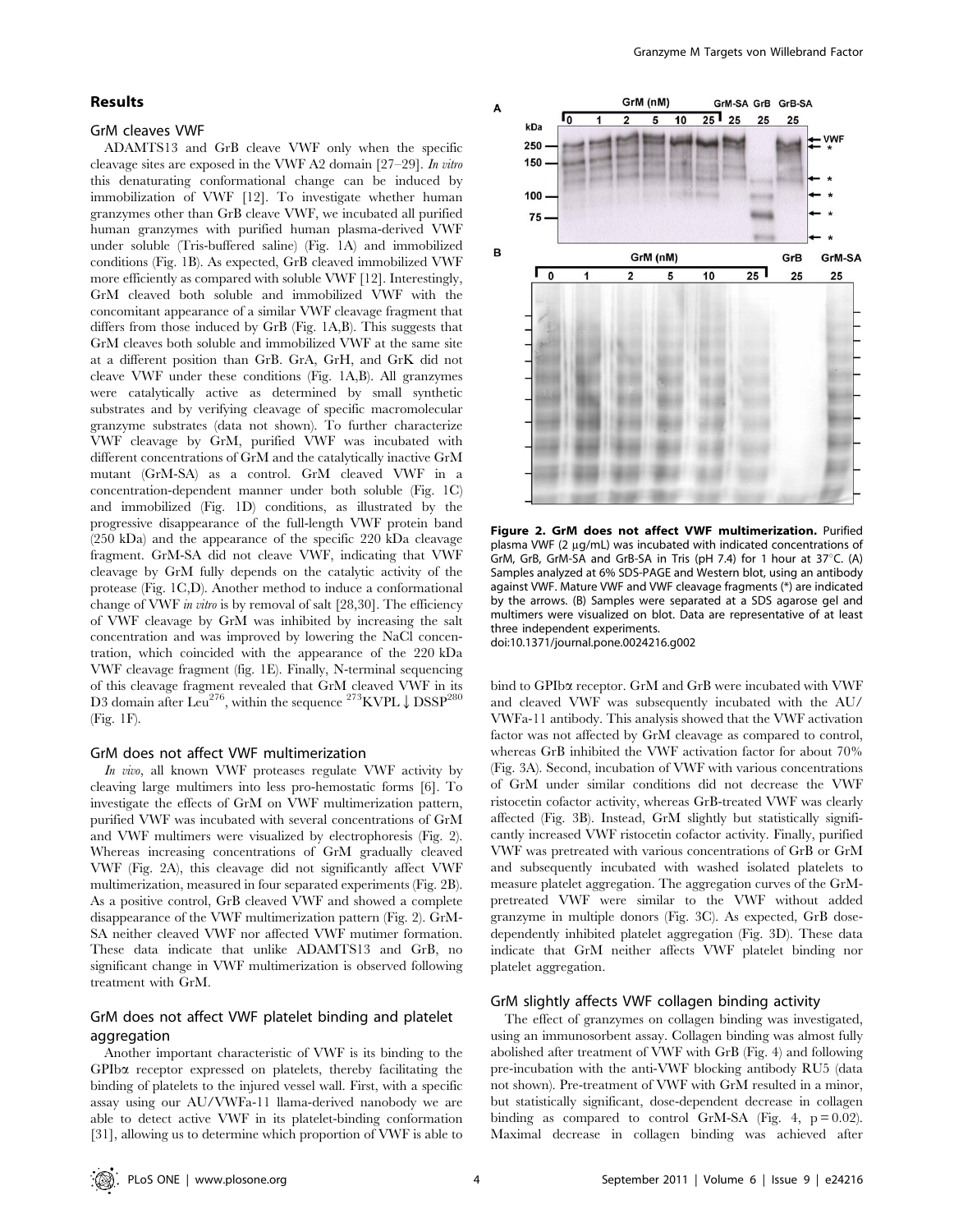

Figure 3. GrM does not affect VWF platelet binding affinity. (A) Purified plasma VWF (2 µg/mL) was incubated with GrB (100 nM), GrM (100 nM), or buffer only in Tris (pH 7.4) at 37°C for 1 hour and active VWF was detected by AU/VWF-A11-based immunosorbent assay. Data represent the mean  $+/-$  SD of three independent experiments. (B) Purified plasma VWF (15  $\mu$ g/mL) was incubated for 1 hour at 37°C with various concentrations of GrM (0–100 nM), GrM-SA (100 nM), or GrB (100 nM) in Tris (pH 7.4) and VWF ristocetin cofactor activity was determined. Data represent the mean  $+/-$  SD of three independent experiments. (C) Purified plasma VWF (6 µg/mL) was treated with GrM (0–600 nM) or buffer only in Tris (pH 7.4) for 1 hour at 37°C and subsequently incubated 1:1 with washed platelets (5×10<sup>7</sup> platelets/mL). Platelet aggregation was induced by the addition of ristocetin (1.5 mg/mL). (D) Purified plasma VWF (6 µg/mL) was treated with GrB (0–600 nM) or buffer only in Tris (pH 7.4) for 1 hour at  $37^{\circ}$ C and subsequently incubated 1:1 with washed platelets (5×10<sup>7</sup> platelets/mL). Platelet aggregation was induced by the addition of ristocetin (1.5 mg/mL). Data are representative of at least four independent experiments with four different donors. doi:10.1371/journal.pone.0024216.g003

treatment with 10 nM of GrM, where VWF was fully cleaved by GrM (Fig. 2A). These data indicate that GrM slightly affects VWF binding to collagen.

## GrM destroys the FVIII binding capacity of VWF

VWF tightly binds to and stabilizes coagulation FVIII in plasma, thereby protecting FVIIII from proteolytic degradation and prolonging FVIII half-life in vivo [2]. Using an immunosorbent assay, the FVIII binding capacity of VWF was investigated in the presence of GrM or GrB (Fig. 5A). A gradual decrease in FVIII binding up to about 70% was observed after treatment of VWF with increasing concentrations of GrM (Fig. 5A). Interestingly, GrB also inhibited VWF binding to FVIII. No effects were observed with both controls GrM-SA and GrB-SA. VWF cleavage by both granzymes was verified by immunoblot (Fig. 2A). The effect of GrM on VWF binding to FVIII was further investigated by immunoprecipitation analysis (Fig. 5B). Immunoprecipitation of VWF in the presence of FVIII resulted in the expected pull down of the FVIII heterodimer (Fig. 5B). In contrast, the VWF-

FVIII interaction was almost completely abolished in the presence of GrM, but not in the presence of control GrM-SA (Fig. 5B). FVIII was not cleaved by GrM under these conditions (data not shown). These data indicate that both GrB and GrM destroy the FVIII binding capacity of VWF.

## Plasma GrM levels positively correlate with VWF/FVIII ratio in patients with meningococcal septic shock

If GrM cleaves VWF in vivo thereby decreasing the FVIII binding properties of VWF, one would expect an increased clearance of FVIII and a concomitant increase of the plasma VWF/FVIII ratio in the presence of GrM. Currently, it is unknown whether GrM exists in plasma of healthy subjects or under certain pathophysiological conditions. Since no quantitative measurements are available for detecting human GrM in plasma, we screened our recently developed panel of anti-human GrM monoclonal antibodies for reactivity on western blot [26]. Monoclonal antibody 4A8E11 worked well in this application and was specific for GrM, since it did not cross-react with the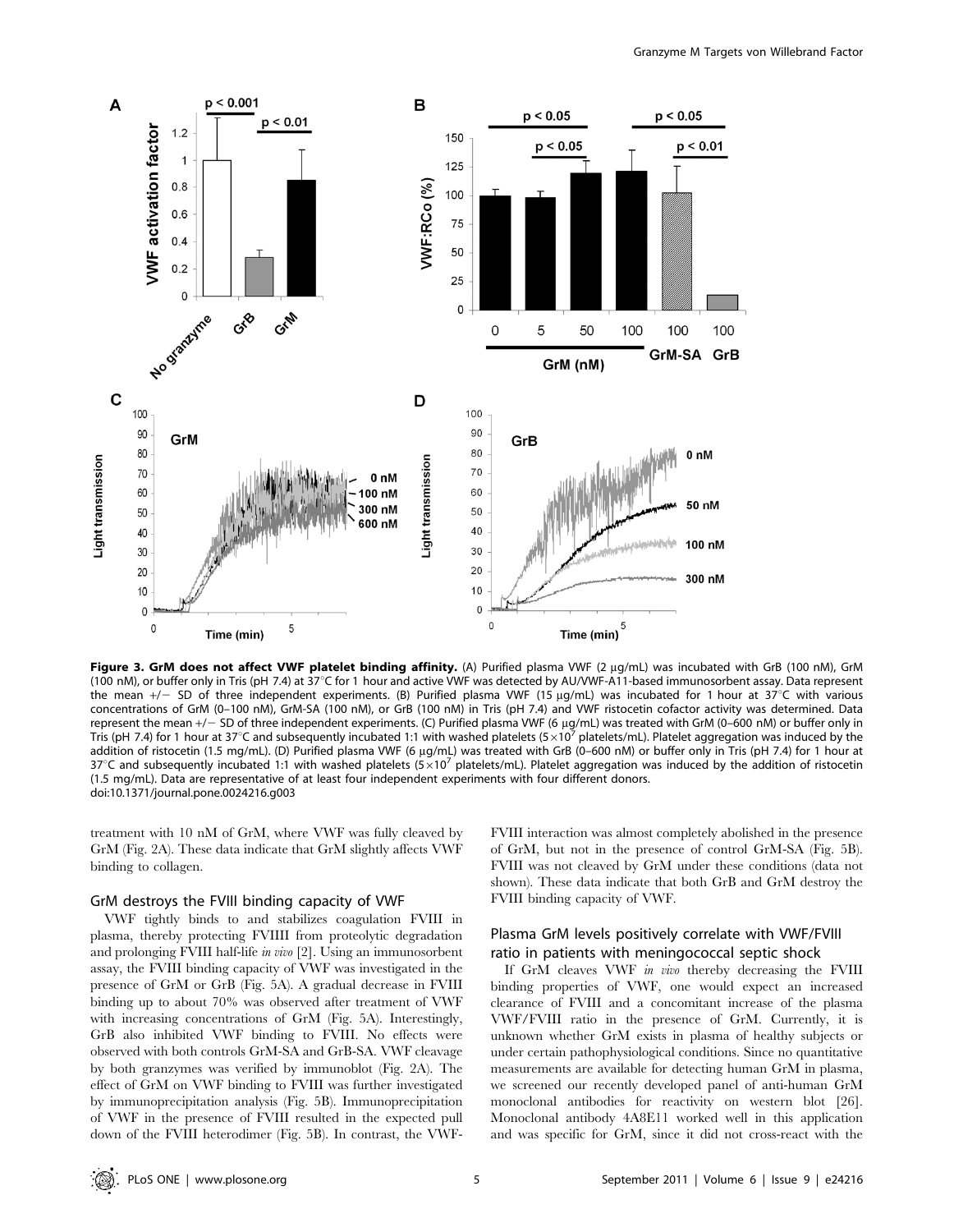

Figure 4. GrM slightly affects VWF binding to collagen. Purified plasma VWF (1  $\mu$ g/mL) was incubated with indicated concentrations of GrB, GrB-SA, GrM, or GrM-SA in Tris (pH 7.4) for 1 hour at  $37^{\circ}$ C. Samples were assessed for collagen binding, using an immunosorbent assay. Data represent the mean  $+/-$  SD of three independent experiments. GrM (25 nM) versus GrM-SA (25 nM), p = 0.02; GrB (25 nM) versus GrB-SA (25 nM),  $p<0.001$ . doi:10.1371/journal.pone.0024216.g004

other human granzymes A, B, and K (data not shown). Previously, we have demonstrated that plasma levels of GrB are markedly increased in patients with meningococcal septic shock [16]. With our semi-quantitative western blot, we measured plasma levels of GrM in these patients and controls. No GrM could be detected in plasma of control patients and in patients without septic shock.

Interestingly, in part of the meningococcal septic shock patients we could detect elevated levels of plasma GrM, which migrated at the expected molecular weight of 28 kDa (Fig. 6A). Next, we measured VWF and FVIII plasma levels and calculated the ratio between them. Normally, when VWF levels increase, FVIII levels increase to the same extent and would give a ratio of 1 (when both are expressed in percentage). In patients with septic shock and positive levels of GrM as quantified from western blot band intensities, the VWF/FVIII ratio was increased as compared to the other groups and controls (Fig. 6B,  $p<0.05$ ). The VWF/FVIII ratio also correlated positive with the amount of GrM detected in GrM-positive meningococcal septic shock patients  $(R_{\text{searman}}= 0.92, \text{ p} < 0.001, \text{ Fig. 6C}).$  These data indicate that elevated plasma GrM is detected in meningococcal septic shock patients and that its levels positively correlate with the VWF/ FVIII ratio, suggesting that GrM affects the FVIII binding capacity of VWF in these patients.

## **Discussion**

The granule-exocytosis pathway is the main mechanism by which cytotoxic lymphocytes kill target cells [13]. In human, five granzymes (GrA, GrB, GrH, GrK and GrM) are known to trigger cell death, of which GrA and GrB have been best studied. For GrA, GrB, and GrK, it has been demonstrated that they also exist extracellularly where they have been postulated to play a role in extracellular matrix degradation (GrB) [14,15,18,32,33] or proinflammatory cytokine release (GrA) [34]. In this study, we have shown for the first time that GrM also exists extracellularly in plasma of patients with meningococcal disease (Fig. 6). We found that GrM efficiently cleaves plasma-derived VWF. It has been well established that VWF activity in vivo is regulated by ADAMTS13 and potentially other proteases, including GrB and some leukocyte proteases [10,12]. In contrast to these proteases that cleave VWF only when it is artificially unfolded or presented as a matrix, GrM cleaved plasma-derived VWF under both soluble and denatured



Figure 5. GrM disrupts FVIII binding to VWF. (A) Purified plasma VWF (1 µg/mL) VWF was incubated with indicated concentration of GrM, GrB, GrM-SA or GrB-SA in Tris (pH 7.4) for 1 hour at 37°C and subsequent FVIII binding was assessed in an ELISA setup. Data represent the mean +/ $-$  SD of three independent experiments. GrM (25 nM) versus GrM-SA (25 nM), p = 0.009; GrB (25 nM) versus GrB-SA (25 nM), p = 0.009. (B) VWF (30 ng) was pre-incubated in the presence or absence of GrM (100 nM) or GrM-SA (100 nM) in 5 mM Tris (pH 7.4) for 1 hour at 37°C, followed by incubation with purified FVIII heterodimer in TBS, 10 mM CaCl<sub>2</sub> for 2 hours at 37°C. Protein mixtures were immunoprecipitated by ProtA/G sepharose pre-treated with anti-VWF antibody. Samples were analyzed by Western blotting, using antibodies against VWF and FVIII heterodimer. Full-length VWF, its GrMcleaved form, and the FVIII heavy chain (HCh) and light chain (LCh) are indicated by the arrows. IP, immunoprecipitation; WB, Western blot. Data are representative of at least three independent experiments. doi:10.1371/journal.pone.0024216.g005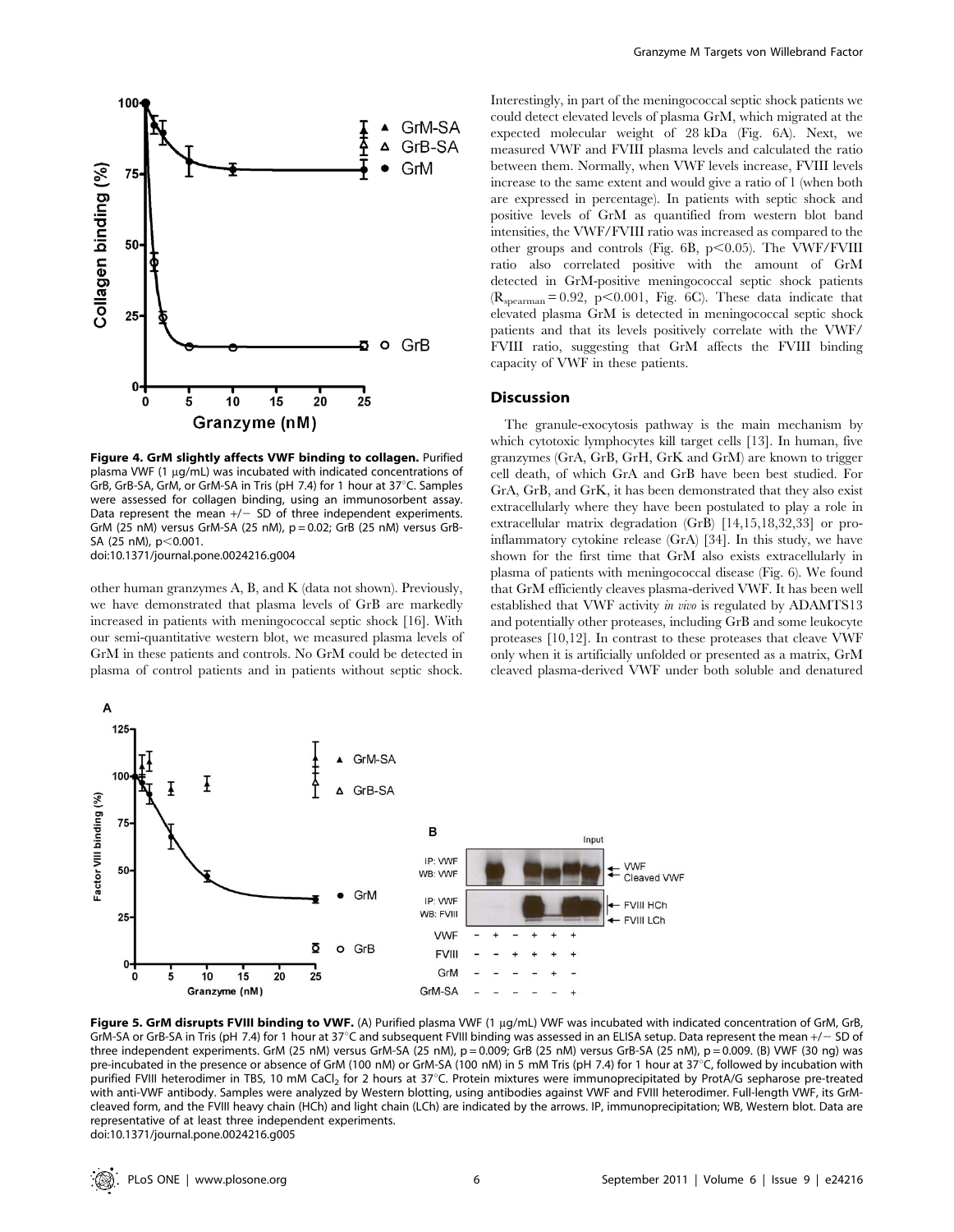

Figure 6. Plasma GrM and VWF/FVIII ratios positively correlate in patients with meningococcal disease. (A) Representative example of GrM in plasma of patients with meningococcal disease without shock (1) and with shock (2–5), using immunoblotting with a monoclonal antibody against GrM. (B) VWF and FVIII levels in plasma were determined by ELISA and chromogenic activity, respectively. VWF/FVIII ratios were determined in meningococcal shock patients with or without detectable plasma GrM, patients with meningococcal disease without shock, and healthy controls. P values are indicated. (C) VWF/FVIII ratios are plotted against plasma GrM levels, as quantified by western blot. R<sub>spearman</sub> = 0.92, p<0.001. doi:10.1371/journal.pone.0024216.g006

conditions. GrM cleavage did not affect the multimeric size of VWF and no decrease in pro-hemostatic platelet aggregation ability of VWF was observed (Figs. 2–3). Instead, GrM is the first protease identified so far that cleaves VWF in its FVIII binding site, thereby specifically destroying the binding of VWF to FVIII  $in$ vitro (Fig. 5). In meningococcal septic patients, we found increased plasma GrM levels that positively correlated with an increased plasma VWF/FVIII ratio in vivo (Fig. 6). Our data indicate that, next to its intracellular role in triggering apoptosis, extracellular GrM could play a physiological role in controlling blood coagulation by determining plasma FVIII levels via proteolytic processing of its carrier VWF. Together with previous findings that GrB cleaves fibrinogen and VWF thereby helping to control localized coagulation [12], our results point to an important crosstalk between immune and coagulation systems.

Many proteases have been identified that cleave VWF within or near a hotspot region in its A2 domain, including ADAMTS13, GrB, and several leukocyte proteases [10,12,35]. Interestingly, GrM cleaved VWF outside this hotspot region in the D3 domain, thereby removing a relatively small N-terminal region from the mature VWF molecule. GrM cleavage occurred after P1-Leu at position 276 in the sequence Lys-Val-Pro-Leu- $\downarrow$ -Asp-Ser-Ser-Pro. These P1 (*i.e.*, Leu) and P2–P4 subsite amino acids (*i.e.*, Lys-Val-Pro) are completely consistent with previous advanced positional scanning of GrM substrate specificity with tetra-peptide libraries (PS-SCL) [36]. This analysis has revealed that Lys-Val-Pro-Leu is the most optimal P4-P1 sequence for human GrM cleavage. Since the pro-hemostatic activity of VWF is largely dependent on regions outside the D3 domain, one would expect that GrM-cleaved VWF retains its pro-hemostatic activity. Indeed, although GrM slightly affected VWF-collagen binding, GrM did not affect VWF multimerization or platelet binding and platelet aggregation (Figs. 2–4). Interestingly, VWF:RCo activity was slightly, but statistically significantly, elevated following GrM

treatment (Fig. 3B). This is in agreement with a previous observation showing that removal of the VWF amino acids 1– 272 increases the affinity of VWF for the GPIba receptor [37]. We did not observe this effect in the platelet aggregation assay, but this could be due to a lower sensitivity of this assay. Cleavage after Leu at position 276 by GrM almost fully destroyed the ability of VWF to bind to FVIII (Fig. 5). This is compatible with an important FVIII binding site in the VWF D3 domain [38,39]. GrB cleaves VWF in the A2 domain hotspot and not only abolishes VWF multimerization and platelet aggregation, but also impaired FVIII binding. Whether VWF-cleaving proteases other than GrM and GrB affect the VWF-FVIII interaction remains unknown.

The study of the physiological relevance of VWF-cleaving proteases in vivo is hampered by the lack of adequate mouse models. First, ADAMTS13-deficient mice do not develop TTP, indicating interspecies differences in VWF regulation [40]. Second, mouse granzymes display different substrate specificities than human granzymes [41,42]. Finally, the GrM cleavage site (KVPL) is not conserved in mouse VWF and purified recombinant mouse GrM does not cleave mouse VWF in plasma (unpublished results). Therefore, we studied the physiological relevance of GrM in VWF biology in humans. As we have previously described for GrB [16], we demonstrated in the current study that also GrM is elevated in patients with septic shock (Fig. 6). Since GrB does not cleave VWF in its soluble conformation [12], it seems likely that if granzymes cleave VWF in plasma this will be mediated by GrM. However, it remains a question whether GrM levels in plasma are sufficient to cleave VWF in vivo. The exact GrM concentration in plasma could not be determined because no GrM ELISA is currently available. Since GrM is elevated in septic shock patients and abolishes VWF binding to FVIII, one would expect an increase in the VWF/FVIII ratio in these patients if GrM cleaves VWF in vivo. Indeed, an increase of the VWF/FVIII ratio was observed in septic shock patients that positively correlated with the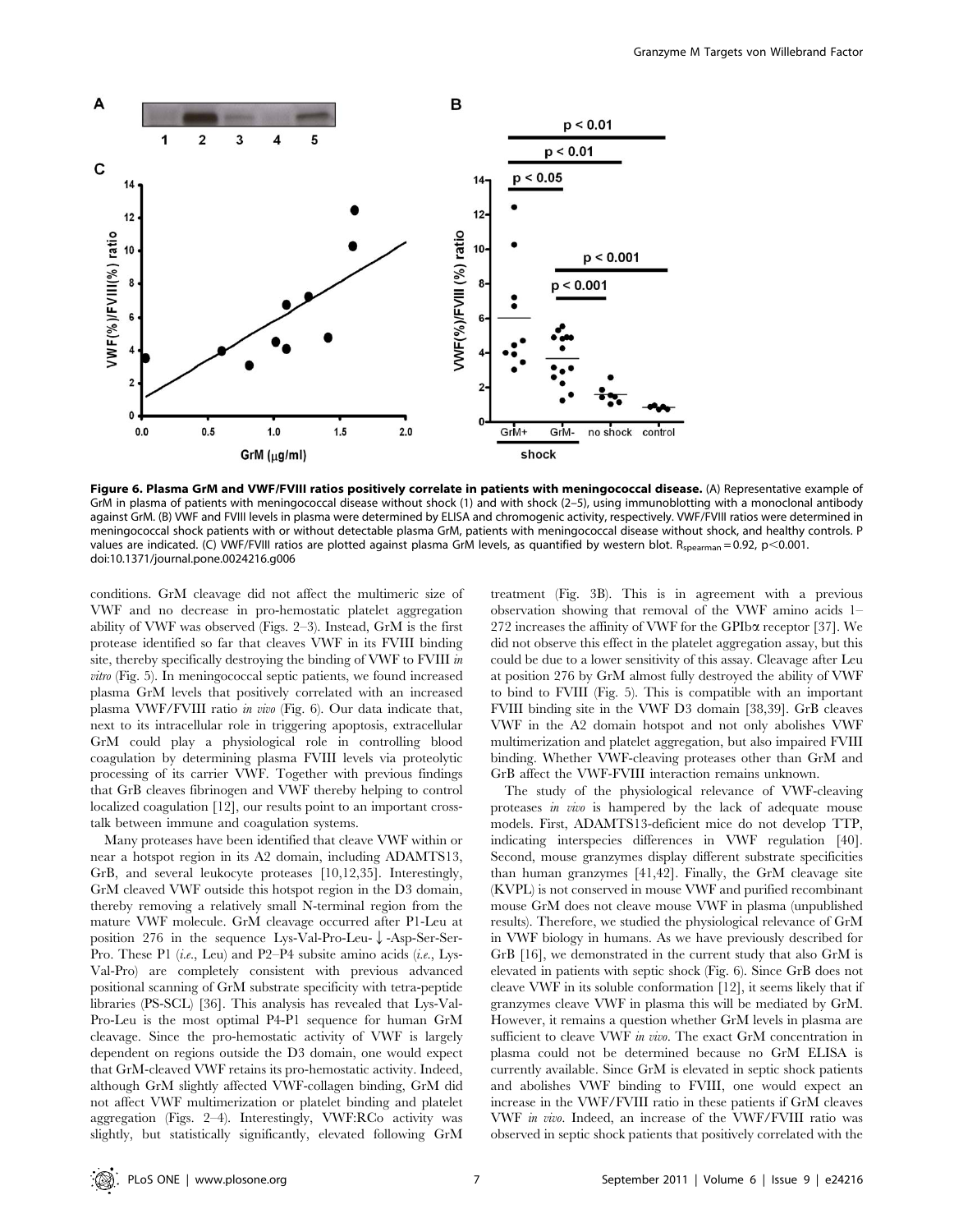amount of plasma GrM (Fig. 6). Although the direct relationship thereof remains to be determined, this is compatible with our hypothesis that GrM in plasma cleaves VWF and thereby negatively influences plasma levels of FVIII. Direct evidence for the cleavage of VWF by GrM and the concomitant regulation of FVIII levels in human plasma, however, will require a VWF mutant that is resistant to GrM proteolysis. Currently, this is not possible since there is no human patient known with a mutation in VWF at the GrM-cleavage site and also no human GrMdeficiencies have been described.

Modulation of granzyme activity in vivo could potentially have therapeutic implications. Increased consumption of active VWF together with platelets causes disseminated intravascular coagulation and subsequently bleeding complications, as we also have observed in our meningococcal patients [16]. Because GrB cleaves and destroys VWF pro-hemostatic activity in vitro [12,16], this study], it will be of future interest to study whether GrB also inactivates VWF in vivo and thereby can be used as replacement for ADAMTS13 in diseases like TTP and/or during infection (where also lower ADAMTS13 levels are observed). Indeed, a first

## References

- 1. Ruggeri ZM (1999) Structure and function of von Willebrand factor. Thromb Haemost 82: 576–584.
- 2. Weiss HJ, Sussman II, Hoyer LW (1977) Stabilization of factor VIII in plasma by the von Willebrand factor. Studies on posttransfusion and dissociated factor VIII and in patients with von Willebrand's disease. J Clin Invest 60: 390–404.
- 3. Ruggeri ZM (2003) Von Willebrand factor, platelets and endothelial cell interactions. J Thromb Haemost 1: 1335–1342.
- 4. Gao W, Anderson PJ, Sadler JE (2008) Extensive contacts between ADAMTS13 exosites and von Willebrand factor domain A2 contribute to substrate specificity. Blood 112: 1713–1719.
- 5. Levy GG, Nichols WC, Lian EC, Foroud T, McClintick JN, et al. (2001) Mutations in a member of the ADAMTS gene family cause thrombotic thrombocytopenic purpura. Nature 413: 488–494.
- 6. Furlan M, Robles R, Galbusera M, Remuzzi G, Kyrle PA, et al. (1998) von Willebrand factor-cleaving protease in thrombotic thrombocytopenic purpura and the hemolytic-uremic syndrome. N Engl J Med 339: 1578–1584.
- 7. Groot E, Fijnheer R, Sebastian SA, de Groot PG, Lenting PJ (2009) The active conformation of von Willebrand factor in patients with thrombotic thrombocytopenic purpura in remission. J Thromb Haemost 7: 962–969.
- 8. Desch KC, Motto DG (2007) Thrombotic thrombocytopenic purpura in humans and mice. Arterioscler Thromb Vasc Biol 27: 1901–1908.
- 9. Mannucci PM, Lombardi R, Lattuada A, Ruggenenti P, Vigano GL, et al. (1989) Enhanced proteolysis of plasma von Willebrand factor in thrombotic thrombocytopenic purpura and the hemolytic uremic syndrome. Blood 74: 978–983.
- 10. Raife TJ, Cao W, Atkinson BS, Bedell B, Montgomery RR, et al. (2009) Leukocyte proteases cleave von Willebrand factor at or near the ADAMTS13 cleavage site. Blood 114: 1666–1674.
- 11. Tsai HM, Nagel RL, Hatcher VB, Sussman II (1989) Endothelial cell-derived high molecular weight von Willebrand factor is converted into the plasma multimer pattern by granulocyte proteases. Biochem Biophys Res Commun 158: 980–985.
- 12. Buzza MS, Dyson JM, Choi H, Gardiner EE, Andrews RK, et al. (2008) Antihemostatic activity of human granzyme B mediated by cleavage of von Willebrand factor. J Biol Chem 283: 22498–22504.
- 13. Chowdhury D, Lieberman J (2008) Death by a thousand cuts: granzyme pathways of programmed cell death. Annu Rev Immunol 26:389–420.: 389–420.
- 14. Buzza MS, Bird PI (2006) Extracellular granzymes: current perspectives. Biol Chem 387: 827-837
- 15. Bade B, Lohrmann J, ten Brinke A, Wolbink AM, Wolbink GJ, et al. (2005) Detection of soluble human granzyme K in vitro and in vivo. Eur J Immunol 35: 2940–2948.
- 16. Hollestelle MJ, Sprong T, Bovenschen N, de Mast Q, van der Ven AJ, et al. (2010) Von Willebrand factor activation, granzyme-B and thrombocytopenia in meningococcal disease. J Thromb Haemostasis.
- 17. Chamberlain CM, Granville DJ (2007) The role of Granzyme B in atheromatous diseases. Can J Physiol Pharmacol 85: 89–95.
- 18. Choy JC, McDonald PC, Suarez AC, Hung VH, Wilson JE, et al. (2003) Granzyme B in atherosclerosis and transplant vascular disease: association with cell death and atherosclerotic disease severity. Mod Pathol 16: 460–470.
- 19. Sodetz JM, Pizzo SV, McKee PA (1977) Relationship of sialic acid to function and in vivo survival of human factor VIII/von Willebrand factor protein. J Biol Chem 252: 5538–5546.

response by the body is to increase GrB levels in meningococcal patients [16,43], but probably this is not enough to stop the massive coagulation activation in these patients by itself. Since GrM specifically targets the FVIII-binding capacity of VWF (Fig. 5), therapeutic administration of GrM concentrates in plasma may potentially lower plasma FVIII levels in patients with high FVIII and a concomitant tendency for developing thrombosis, while leaving the pro-hemostatic function of VWF intact. On the other hand, specific synthetic granzyme inhibitors could be a promising intervention strategy against bleeding complications in pathological disorders in which plasma granzymes are markedly elevated.

## Author Contributions

Conceived and designed the experiments: MJH NB. Performed the experiments: MJH KWL NB. Analyzed the data: MJH KWL PJL PGdG NB. Contributed reagents/materials/analysis tools: TS MvD. Wrote the paper: MJH NB PGdG.

- 20. Bovenschen N, de Koning PJ, Quadir R, Broekhuizen R, Damen JM, et al. (2008) NK cell protease granzyme M targets alpha-tubulin and disorganizes the microtubule network. J Immunol 180: 8184–8191.
- 21. Bovenschen N, Quadir R, van den Berg AL, Brenkman AB, Vandenberghe I, et al. (2009) Granzyme K displays highly restricted substrate specificity that only partially overlaps with granzyme A. J Biol Chem 284: 3504–3512.
- 22. Hulstein JJ, de Groot PG, Silence K, Veyradier A, Fijnheer R, et al. (2005) A novel nanobody that detects the gain-of-function phenotype of von Willebrand factor in ADAMTS13 deficiency and von Willebrand disease type 2B. Blood 106: 3035–3042.
- 23. Weeterings C, de Groot PG, Adelmeijer J, Lisman T (2008) The glycoprotein Ib-IX-V complex contributes to tissue factor-independent thrombin generation by recombinant factor VIIa on the activated platelet surface. Blood 112: 3227–3233.
- 24. van der Plas RM, Gomes L, Marquart JA, Vink T, Meijers JC, et al. (2000) Binding of von Willebrand factor to collagen type III: role of specific amino acids in the collagen binding domain of vWF and effects of neighboring domains. Thromb Haemost 84: 1005–1011.
- 25. Goldstein B, Giroir B, Randolph A (2005) International pediatric sepsis consensus conference: definitions for sepsis and organ dysfunction in pediatrics. Pediatr Crit Care Med 6: 2–8.
- 26. de Koning PJ, Tesselaar K, Bovenschen N, Colak S, Quadir R, et al. (2010) The cytotoxic protease granzyme M is expressed by lymphocytes of both the innate and adaptive immune system. Mol Immunol 47: 903–911.
- 27. Dong JF (2005) Cleavage of ultra-large von Willebrand factor by ADAMTS-13 under flow conditions. J Thromb Haemost 3: 1710–1716.
- 28. Furlan M, Robles R, Lammle B (1996) Partial purification and characterization of a protease from human plasma cleaving von Willebrand factor to fragments produced by in vivo proteolysis. Blood 87: 4223–4234.
- 29. Tsai HM (1996) Physiologic cleavage of von Willebrand factor by a plasma protease is dependent on its conformation and requires calcium ion. Blood 87: 4235–4244.
- 30. De CR, Peyvandi F, Palla R, Lavoretano S, Lombardi R, et al. (2005) Role of chloride ions in modulation of the interaction between von Willebrand factor and ADAMTS-13. J Biol Chem 280: 23295–23302.
- 31. Groot E, de Groot PG, Fijnheer R, Lenting PJ (2007) The presence of active von Willebrand factor under various pathological conditions. Curr Opin Hematol 14: 284–289.
- 32. Spaeny-Dekking EH, Hanna WL, Wolbink AM, Wever PC, Kummer JA, et al. (1998) Extracellular granzymes A and B in humans: detection of native species during CTL responses in vitro and in vivo. I Immunol 160: 3610-3616.
- 33. Froelich CJ, Pardo J, Simon MM (2009) Granule-associated serine proteases: granzymes might not just be killer proteases. Trends Immunol 30: 117–123.
- 34. Metkar SS, Menaa C, Pardo J, Wang B, Wallich R, et al. (2008) Human and mouse granzyme A induce a proinflammatory cytokine response. Immunity 29: 720–733.
- 35. Sadler JE (2002) A new name in thrombosis, ADAMTS13. Proc Natl Acad Sci U S A 99: 11552–11554.
- 36. Mahrus S, Kisiel W, Craik CS (2004) Granzyme M is a regulatory protease that inactivates proteinase inhibitor 9, an endogenous inhibitor of granzyme B. J Biol Chem 279: 54275–54282.
- 37. Ulrichts H, Udvardy M, Lenting PJ, Pareyn I, Vandeputte N, et al. (2006) Shielding of the A1 domain by the D'D3 domains of von Willebrand factor